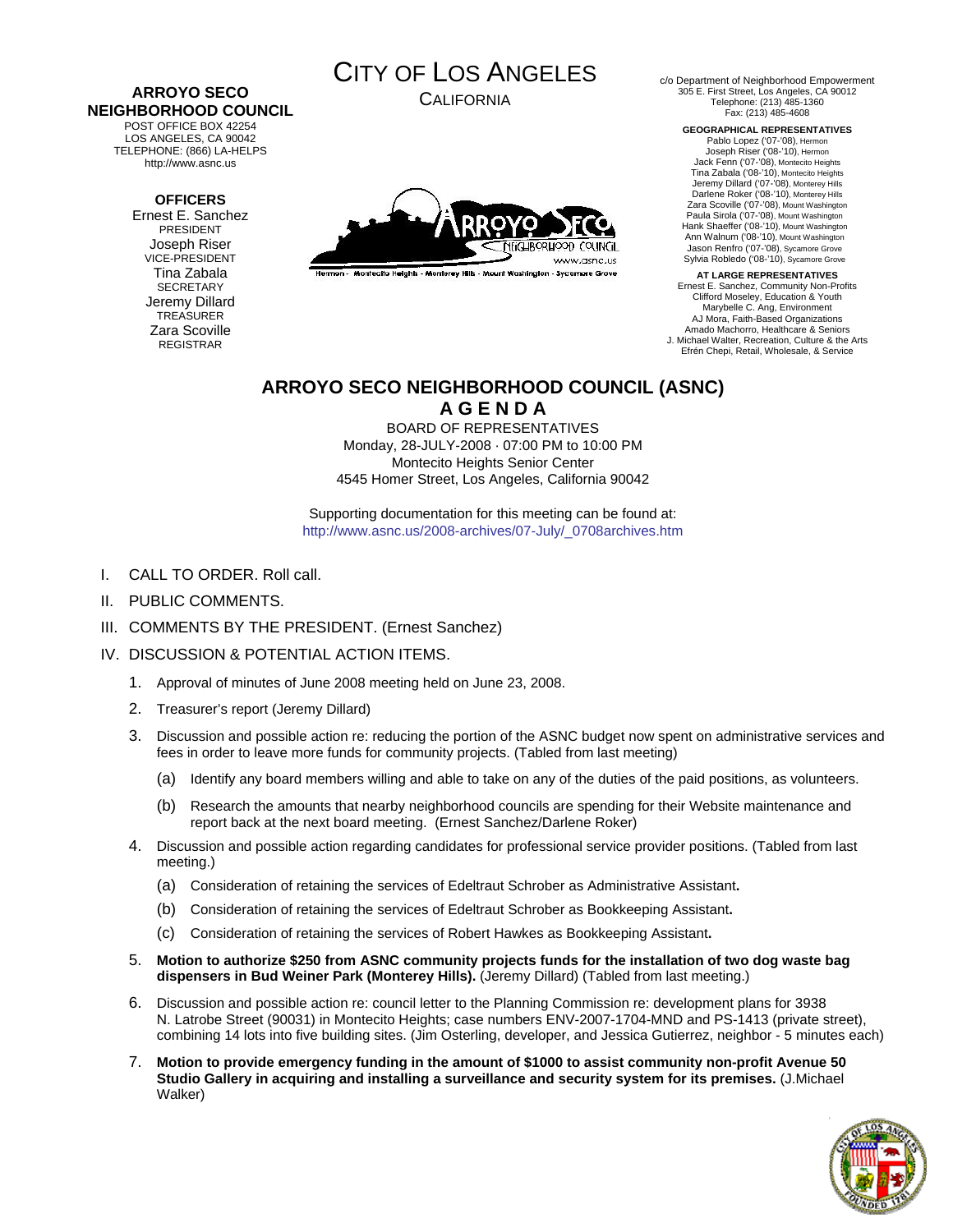# **ARROYO SECO NEIGHBORHOOD COUNCIL (ASNC)**

**A G E N D A, Page 2** Monday, 23-JULY-2008 · 07:00 PM to 10:00 PM Montecito Heights Senior Center

- 8. **Motion to extend all current affiliations with outside organizations, as listed under agenda item 18, until 30- September-2008, in order to allow time for each to be contacted through their ASNC liaisons**. Note: Under ASNC Standing Rules, these formal relationships expired June 30, unless otherwise annually renewed. Due to an oversight, however, no contact was made with the organizations to determine ongoing interest. (Joseph Riser)
- 9. Discussion and possible action re: prioritizing neighborhood council funding for sponsored events and community projects. (Ann Walnum)
- 10. **Motion to retract financial commitments related to community projects which were approved by the ASNC prior to 23-October-2006 and for which funds have not been disbursed as of July 2008. Such projects include, but are not limited to, the following: (1) tree planting for Louis Quirarte; (2) MHAPPA easement beautification; (3) Cleland Park lighting. Additionally, such community projects are eligible for funds in the future subject to ASNC approval.** (Jeremy Dillard)
- 11. **Motion for the ASNC to provide funds not to exceed \$2,000 for materials and supplies (rented game booths and giveaway prizes) for the 9th annual Harvest Festival, held on Halloween night at the Church.** (Note: This would be the ASNC's third year of funding this community-wide event). (Hermon Local Issues Committee, as requested by Hermon Community Church)
- 12. Request that the ASNC provide up to \$500 in funds for drinks, snack, or other needed materials for the 16-August 2008 "Peace in the Northeast: Stop the Violence" community march, from Highland Park to Glassell Park (www.myspace.com/PeaceInTheNE). (RuthAnne Tarletz for The Churches of Northeast Los Angeles)
- 13. Motion to approve a budget of up \$300 for the third annual "Pizza in the Park" Mt. Washington Local Issues meeting on 13-August -2008. Funds will be spent on food and picnic supplies. (Mt. Washington Local Issues Committee)
- 14. Request that the ASNC should once again provide funding in the amount of \$2000 for a 'Back to School Backpack Giveaway" on August 23 at Avenue 54 and Figueroa. (Pastor Randy Carrillo for the Highland Park Area Ministerial Association)
- 15. Discussion and possible action re: any required modifications to 2008 Election Procedures or ASNC Bylaws, if notified by the City's Dept. of Neighborhood Empowerment (DONE) before their 20-day deadline for initial review. Note: draft procedures submitted to DONE on or before July 3, 2008, with acknowledged receipt. (Joseph Riser, Rules & Elections)
- 16. **Motion that the ASNC should call on the City Councilmembers representing Districts 1 and 14 to establish formal, written tracking methods for use by their staff members in logging, moving forward, and reporting back on the ASNC's forwarded, approved motions. Within 30 days of receipt of formal requests, council staff would log, and then acknowledge the request (by mail or e-mail), advising the identified ASNC contact for that request with which staff person they should follow up -- see attached example from CD1, related to Mount Washington Local Issues.** (Joseph Riser) (Tabled from last meeting.)
- 17. COMMITTEE REPORTS.
	- (a) Local Issues.
		- (i) Hermon
		- (ii) Montecito Heights
		- (iii) Monterey Hills
		- (iv) Mount Washington
		- (v) Sycamore Grove
	- (b) Rules and Elections (Joseph Riser)
	- (c) Communications and Outreach (Zara Scoville)
	- (d) Budget and Finance (Jeremy Dillard)
	- (e) Recreation, Arts & Culture (J. Michael Walker)
	- (f) Environment (Marybelle Ang)



**ARROYO SECO NEIGHBORHOOD COUNCIL** Post Office Box 42254, Los Angeles, Ca90042 Phone (866) LA-HELPS www.asnc.us